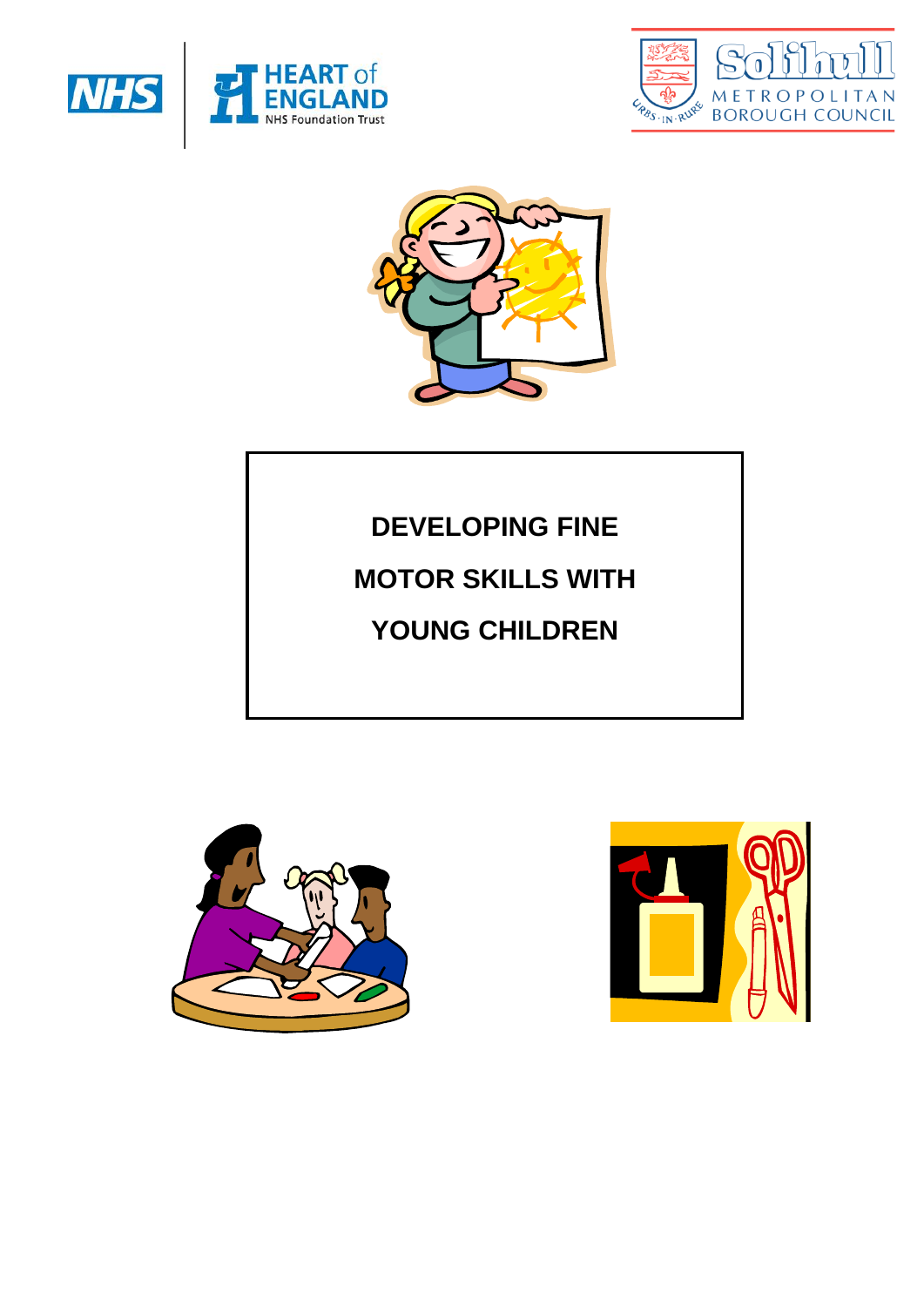# **Index**

| Introduction                                | 3  |
|---------------------------------------------|----|
| Fine motor development birth $-5$ years     | 5  |
| Manipulation                                | 8  |
| Modelling                                   | 11 |
| Threading                                   | 13 |
| Mark making – getting started               | 15 |
| Mark making - developing control            | 17 |
| Writing skills - control & letter formation | 19 |
| Cutting                                     | 20 |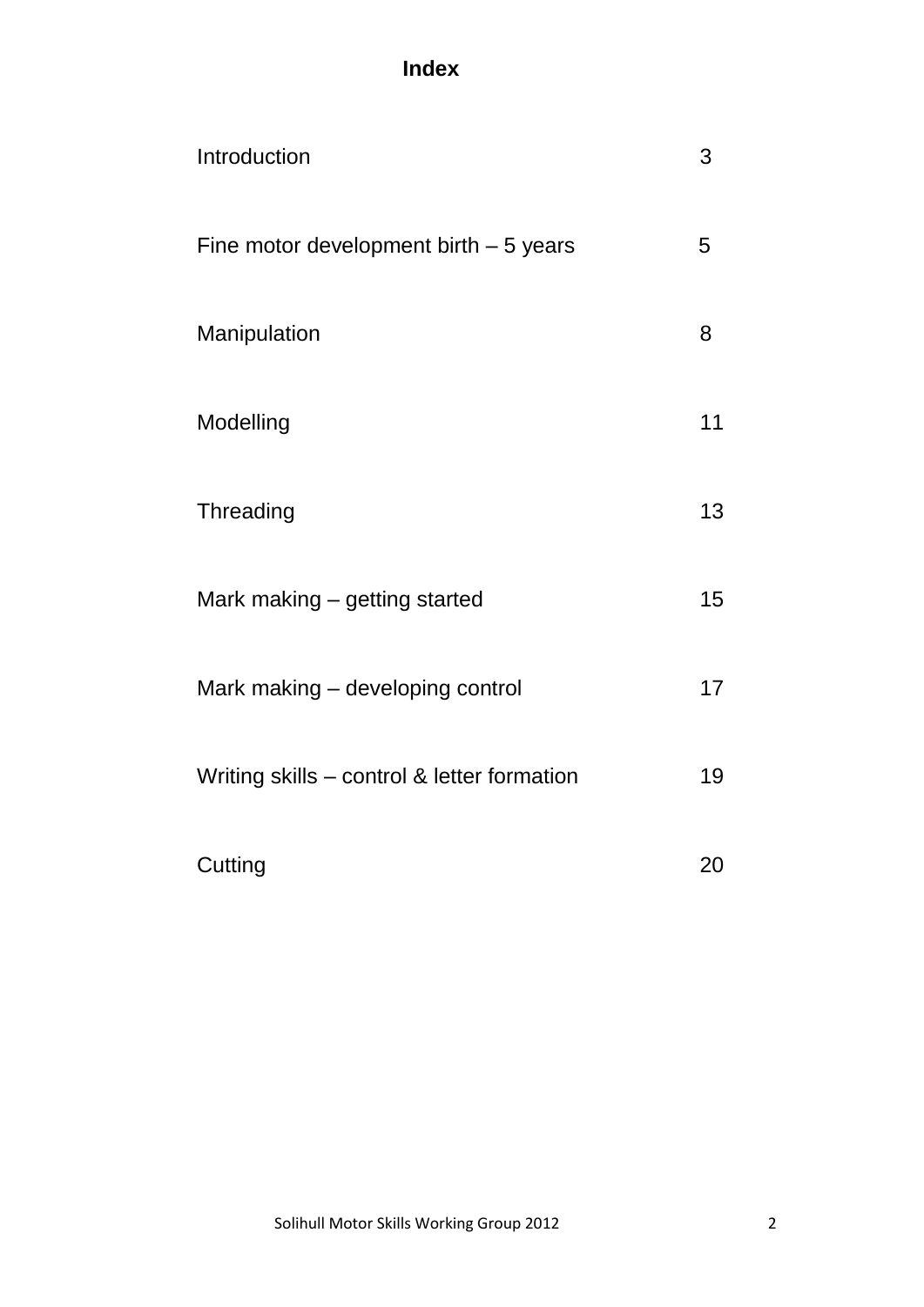#### **DEVELOPING FINE MOTOR SKILLS WITH YOUNG CHILDREN**

We use our hands in many and varied ways. They are very clever tools and can perform complicated and intricate tasks. In order to do this our actions need to be developed from simple beginnings and practised until they are natural movements. However the most important factor in the development of fine motor skills is to have good control over the large movements our body makes and our ability to balance. For this reason children need plenty of opportunity to develop the strength and control of their whole body and their bigger movements in order to carry out these smaller, complex movements with their hands.

Motor co-ordination and control underpin almost everything else we do. Moving well means being able to…

- Co-ordinate the body as it moves.
- Co-ordinate different parts of the body so that movement is smooth.
- Judge the amount of speed and strength needed.
- Understand directionality.
- Manipulate objects
- Appreciate the rhythm of movements to aid repetition
- Make safety decisions about where and when to move
- Being able to stay still

So learning to do things with our hands is closely related to what we can do with the whole of our body. As young children develop the ability to control their big movements so we will see progress in their ability to manipulate things with their hands. Until you have the muscle strength and sense of balance and co-ordination that enables you to sit securely on a chair you will not be able to thread beads, draw or complete similar tasks with any success.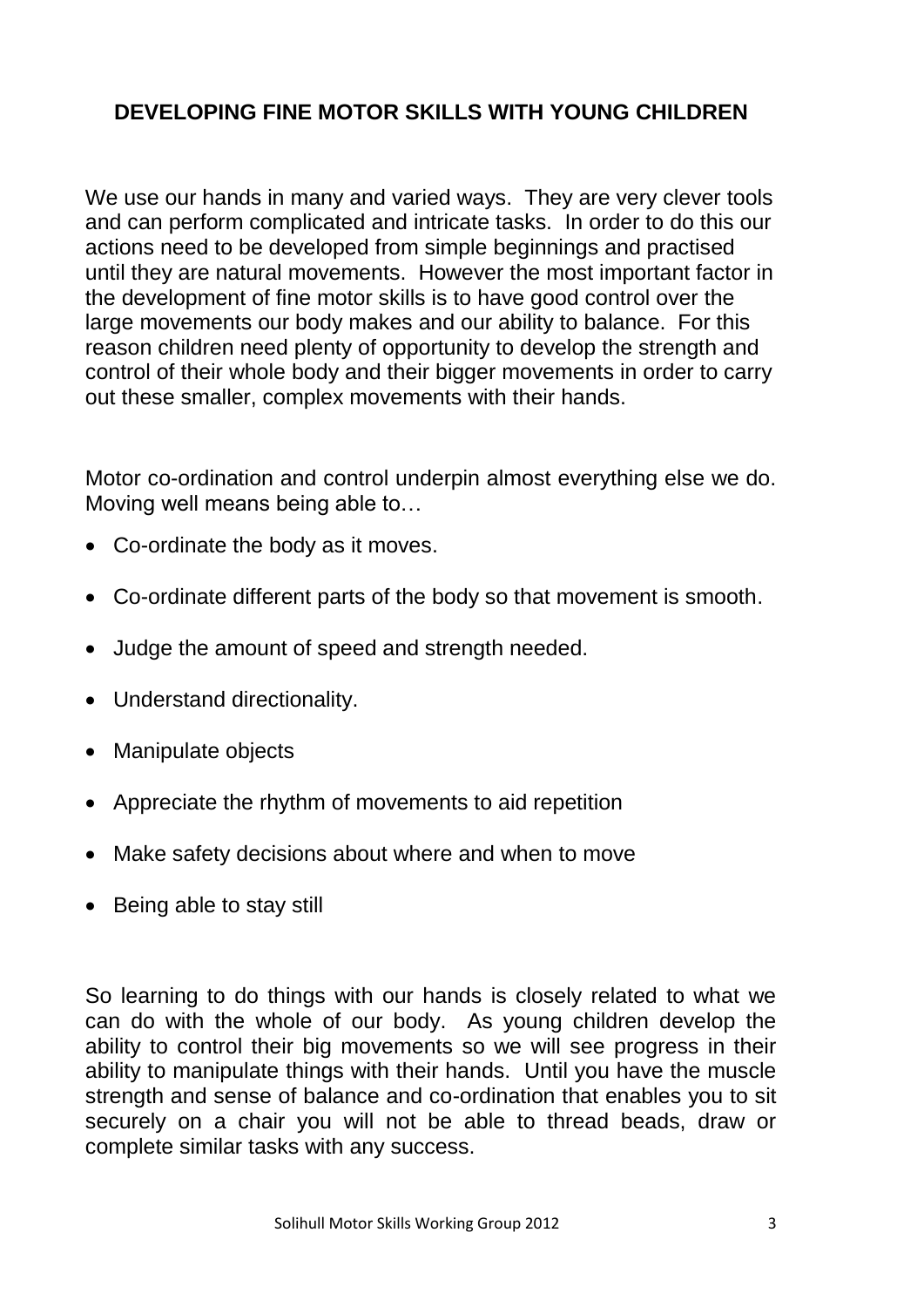When planning a programme of activities to support the development of fine motor skills there are some key points to remember.

- This needs to be part of a programme that develops all movement skills and places most emphasis on large movements, co-ordination and balance.
- Activities need to be fun with lots of variety.
- Little and often is most effective

.

- Always practise fine motor skills to fluency and rapid performance before moving onto the next step
- Find point where the child is competent and work on from there.

The following sections contain some ideas for resources and activities to help develop fine motor skills in young children. Be aware of the needs of each child in order to provide a good level of supervision and support. There are some activities involving small objects that might not be suitable for children who put things in their mouth. Some buttons or other mechanisms might be too stiff for children who have weak finger muscles. Many of the activities can be done with materials that are readily available in an early years setting or in the home.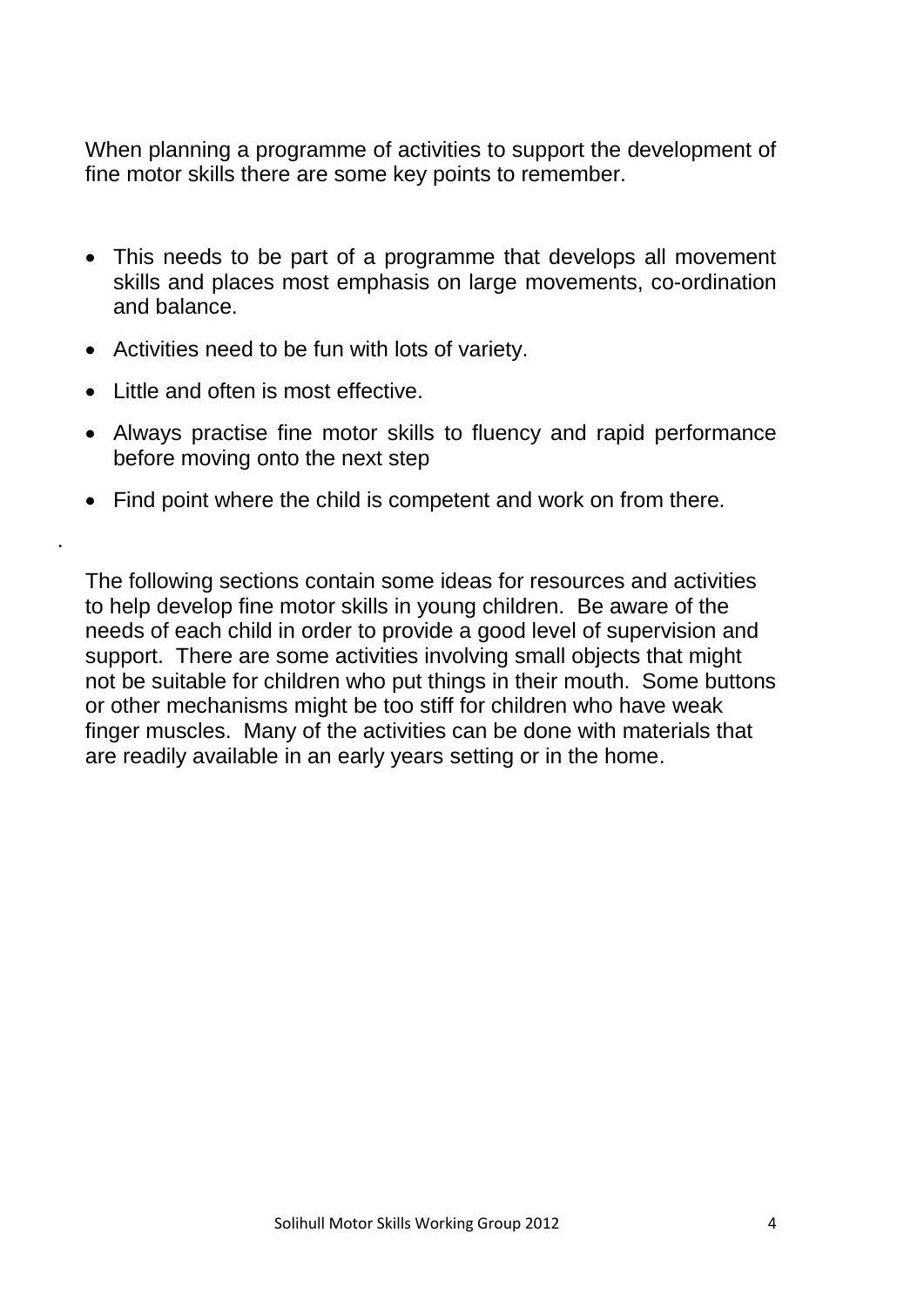#### **FINE MOTOR DEVELOPMENT – BIRTH TO FIVE YEARS**

Showing skills that develop at about the same time

| <b>MANIPULATION</b>                                              | <b>WRITING</b>                                                      | <b>MODELLING</b>                     | <b>CUTTING</b>                              | <b>THREADING</b>                                                          |
|------------------------------------------------------------------|---------------------------------------------------------------------|--------------------------------------|---------------------------------------------|---------------------------------------------------------------------------|
| Reaches for and<br>grasps object                                 |                                                                     |                                      |                                             |                                                                           |
| Releases an<br>object                                            |                                                                     |                                      |                                             |                                                                           |
| Passes toy from<br>hand to hand                                  |                                                                     |                                      |                                             |                                                                           |
| Points with index<br>finger                                      |                                                                     |                                      |                                             |                                                                           |
| Grasps string to<br>pull a toy                                   |                                                                     |                                      |                                             |                                                                           |
| Uses pincer grip<br>(picks things up<br>with finger &<br>thumb)  | Marks paper<br>with crayon                                          |                                      |                                             |                                                                           |
| Removes/<br>replaces objects<br>in a container                   | <b>Uses fingers</b><br>for mark<br>marking.<br>Paint/sand/<br>flour |                                      |                                             | Puts rings<br>onto rod or<br>wooden<br>spoon<br>handle                    |
| Uses hands at<br>midline. One<br>holds, the other<br>manipulates | <b>Makes marks</b><br>with large<br>brushes,<br>chalks etc.         | Moulds and<br>squeezes play<br>dough | <b>Squeezes</b><br>sponges/<br>squeezy toys | Pushes thick<br>lace, on<br>wooden<br>bobbin,<br>through hole<br>in board |
| Stacks stackable<br>objects                                      |                                                                     |                                      |                                             |                                                                           |
| Removed/<br>replaces pegs in<br>a large pegboard                 | <b>Scribbles</b><br>freely                                          |                                      | Opens and<br>closes<br>clothes pegs         | <b>Threads</b><br>rings onto<br>plastic tubing                            |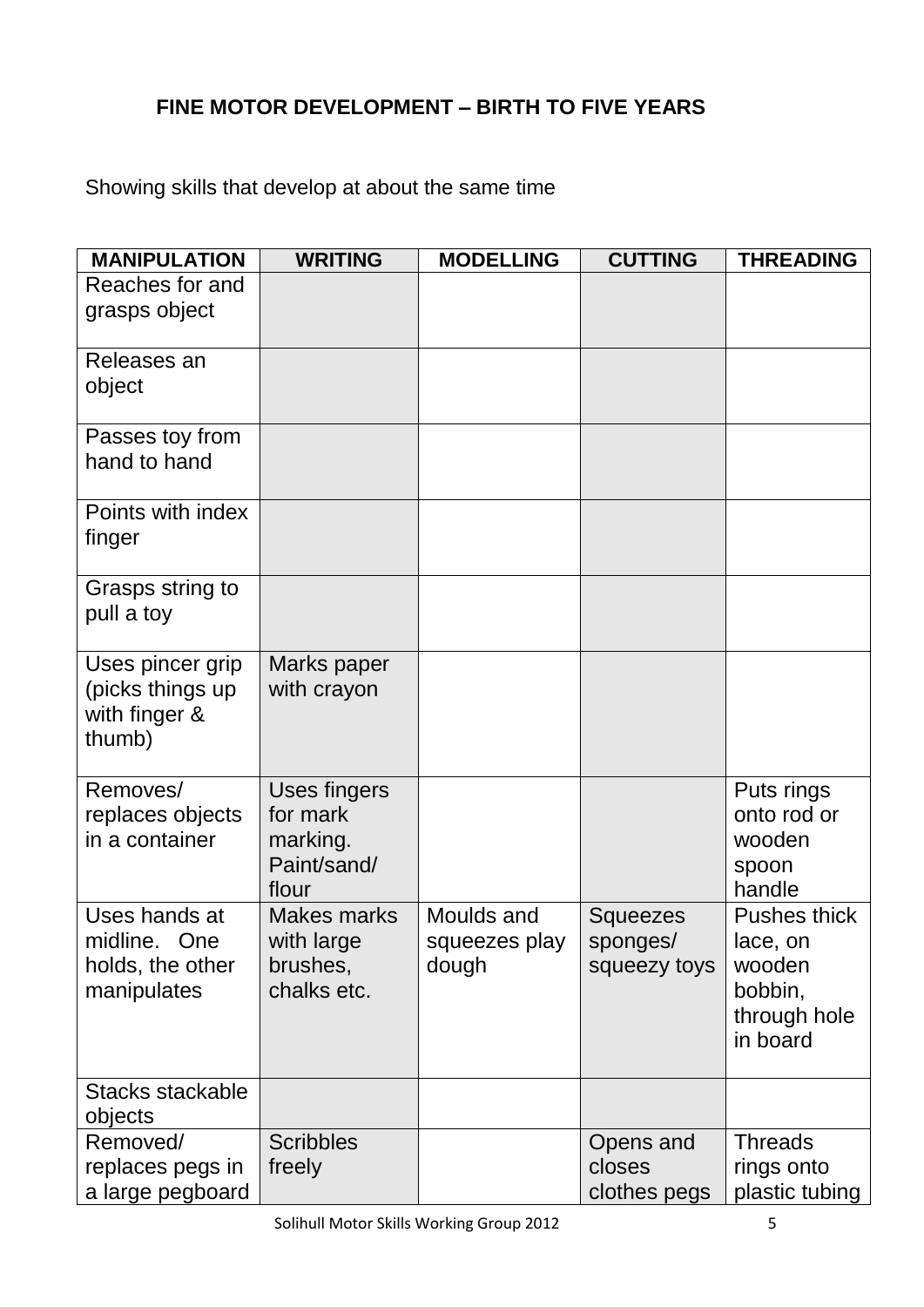| <b>MANIPULATION</b>                    | <b>WRITING</b>                | <b>MODELLING</b>         | <b>CUTTING</b>               | <b>THREADING</b>             |
|----------------------------------------|-------------------------------|--------------------------|------------------------------|------------------------------|
| Turns pages of a                       | Applied paint                 | Uses roller to           | <b>Fastens</b>               | <b>Threads</b>               |
| book one at a                          | to paper in                   | flatten play             | clothes pegs                 | cotton reels                 |
| time                                   | random                        | dough                    | top stiff card               | onto plastic                 |
|                                        | manner                        |                          |                              | washing line                 |
| <b>Fills container</b><br>with sand or | Holds crayon<br>with immature | Uses dough<br>cutters    |                              |                              |
| water                                  | tripod grip                   |                          |                              |                              |
|                                        |                               |                          |                              |                              |
| <b>Builds tower of</b>                 | Imitates                      |                          | <b>Practices</b>             |                              |
| five or more                           | drawing a                     |                          | opening and                  |                              |
| <b>bricks</b>                          | vertical line                 |                          | closing                      |                              |
|                                        |                               |                          | scissors                     |                              |
| Unscrews lids                          | <b>Produces</b>               | Rolls dough              |                              | <b>Threads</b>               |
| and turns on                           | circular<br>scribble          | into sausages            |                              | large buttons<br>onto a lace |
| taps                                   |                               |                          |                              |                              |
| Hammers in                             |                               |                          |                              |                              |
| pegs                                   |                               |                          |                              |                              |
|                                        |                               |                          |                              |                              |
| <b>Fits Duplo</b>                      |                               |                          |                              |                              |
| together                               |                               |                          |                              |                              |
| Puts together a                        |                               |                          | <b>Fastens</b>               | <b>Threads</b>               |
| three piece                            |                               |                          | small clothes                | large beads                  |
| puzzle                                 |                               |                          | pegs                         | onto                         |
|                                        |                               |                          |                              | shoelace                     |
| Hand preference   Draws a<br>obvious   | closed circle                 | Cuts dough<br>with knife | Snips fringe<br>in thin card |                              |
|                                        |                               |                          |                              |                              |
| Pours water from                       | Applies paint,                |                          |                              |                              |
| one container to                       | isolating the                 |                          |                              |                              |
| another                                | colours                       |                          |                              |                              |
| Screws nuts and                        |                               |                          |                              |                              |
| bolts                                  |                               |                          |                              |                              |
|                                        |                               |                          |                              |                              |
|                                        |                               |                          |                              |                              |
| Can follow                             |                               |                          |                              |                              |
| simple gluing                          |                               |                          |                              |                              |
| sequence                               |                               |                          |                              |                              |
| Uses knife for                         | Traces simple                 | Rolls dough              | Cuts along a                 | <b>Threads</b>               |
| Spreading                              | outline shapes                | into balls               | straight line                | small beads                  |
|                                        |                               |                          |                              |                              |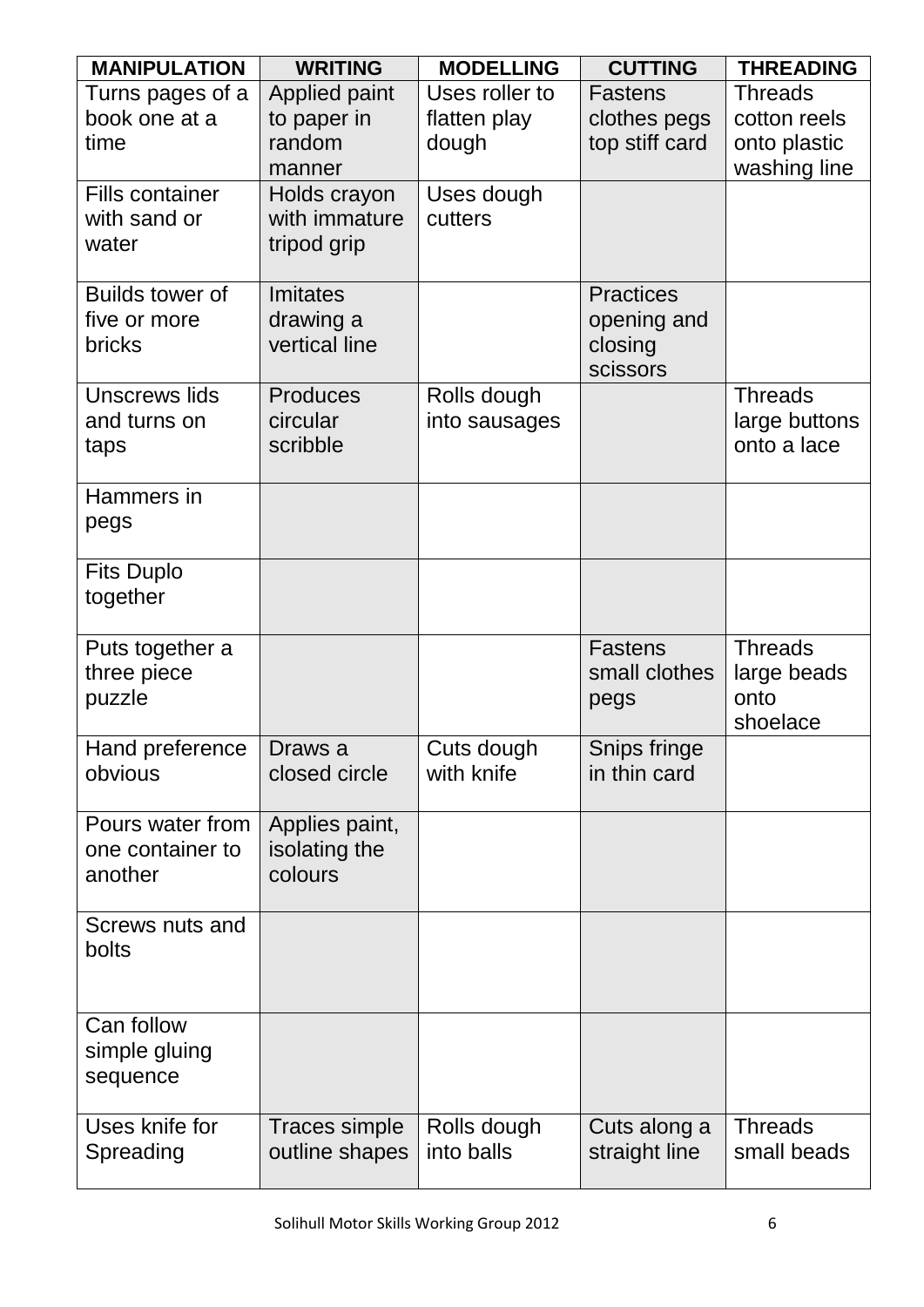| <b>MANIPULATION</b> | <b>WRITING</b>             | <b>MODELLING</b> | <b>CUTTING</b>    | <b>THREADING</b> |
|---------------------|----------------------------|------------------|-------------------|------------------|
| <b>Fits Lego</b>    | Draws simple,              |                  | Cuts along a      | Can lace         |
| together            | recognisable               |                  | curved line       | around a         |
|                     | pictures                   |                  |                   | plastic shape    |
|                     | Uses pencil<br>with mature |                  | Cuts around       |                  |
|                     | grasp                      |                  | a simple<br>shape |                  |
| <b>Shows</b>        | Colours in                 | Makes a          |                   |                  |
| increasing          | simple outline             | model from       |                   |                  |
| control over        | shapes                     | malleable        |                   |                  |
| clothes and         |                            | materials        |                   |                  |
| fastenings          |                            |                  |                   |                  |
|                     | <b>Traces over</b>         |                  |                   |                  |
|                     | writing                    |                  |                   |                  |
|                     | patterns                   |                  |                   |                  |
|                     | <b>Draws</b>               |                  |                   |                  |
|                     | between two                |                  |                   |                  |
|                     | tramlines                  |                  |                   |                  |
|                     | Draws a line               |                  |                   | <b>Manages</b>   |
|                     | to join two                |                  |                   | sewing cards     |
|                     | dots                       |                  |                   |                  |
|                     | <b>Traces over</b>         |                  |                   |                  |
|                     | letters of own             |                  |                   |                  |
|                     | name                       |                  |                   |                  |
|                     | Copies own                 |                  |                   |                  |
|                     | name                       |                  |                   |                  |
|                     | <b>Writes own</b>          |                  |                   |                  |
|                     | name                       |                  |                   |                  |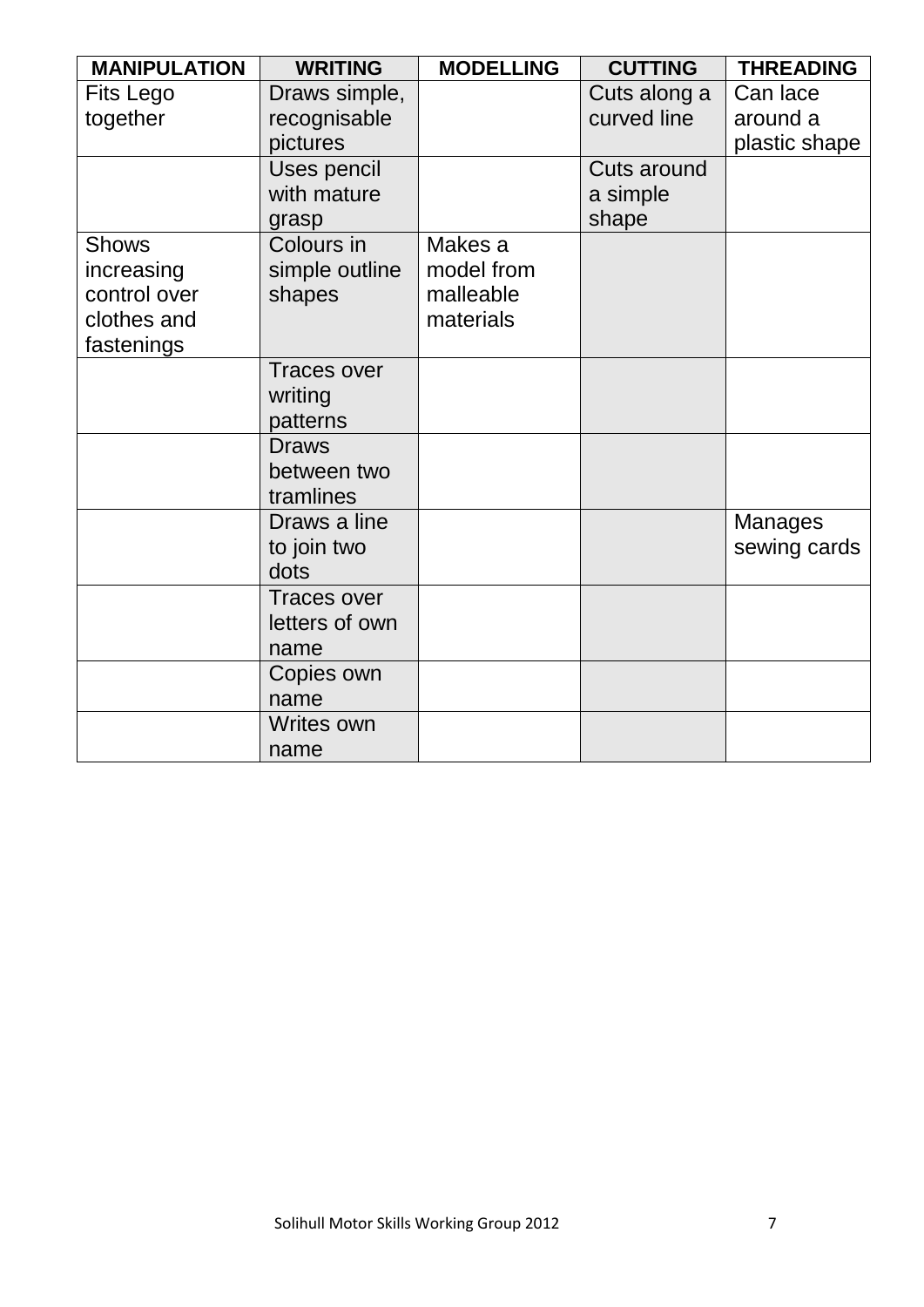#### **MANIPULATION**

| <b>ACTION</b>                          | <b>RESOURCE</b>                 | <b>ACTIVITIES/STRATEGIES</b>                                         |
|----------------------------------------|---------------------------------|----------------------------------------------------------------------|
| Reaches for and                        | Baby gym                        | Play with baby attracting him to the toys                            |
| grasps object                          | Range of baby                   |                                                                      |
| Releases an                            | toys                            | Hand objects to the baby/put them in reach                           |
| object                                 |                                 |                                                                      |
| Passes toy from                        |                                 |                                                                      |
| hand to hand                           |                                 |                                                                      |
| Points with index                      | People                          | Adults model pointing when sharing attention                         |
| finger                                 |                                 |                                                                      |
| Grasps string to<br>pull a toy         | Pull along toys                 |                                                                      |
| Isolate and press                      | Playdough                       | Press fingers into dough to make holes                               |
| firmly with right                      | Plasticine                      | Squash pellets of dough                                              |
| and left index                         | <b>Finger paints</b>            | Press buttons                                                        |
| fingers                                | <b>Bubbles</b>                  | Pop bubbles                                                          |
|                                        | <b>Finger puppets</b>           | Encourage child to curl other fingers                                |
|                                        |                                 | underneath in a pointing action                                      |
| Uses pincer grip                       | Finger food in                  | Picking up small food items such as raisins,                         |
| (picks things up                       | small pieces                    | cereals etc.                                                         |
| with finger and                        |                                 |                                                                      |
| thumb)                                 |                                 |                                                                      |
| Removes/                               | Variety of                      |                                                                      |
| replaces objects                       | containers and                  |                                                                      |
| in a container                         | small objects/food.             |                                                                      |
| Uses hand at                           | Posting toys<br>A range of toys | Use instruments to make rhythms by moving                            |
| midline. One                           | needing two hands               | alternating hands                                                    |
| holds, the other                       | for operation.                  | Play clapping games                                                  |
| manipulates                            |                                 |                                                                      |
| Stacks stackable                       | Bricks, stacking                | Building up towers to knock down. Seeing                             |
| objects                                | cups, food cans,                | how high a tower can be before it falls down                         |
|                                        | boxes, etc.                     |                                                                      |
| Removes/                               |                                 | Random placing, building towers, sorting                             |
| replaces pegs in                       |                                 | colours, pattern                                                     |
| a large peg board                      |                                 |                                                                      |
| Turns pages of a                       | Board books, bath               | Picking up pieces of paper by the corner.                            |
| book one at a                          | books, books with               | Using playing cards                                                  |
| time                                   | thick pages/flaps,              |                                                                      |
|                                        | then paper pages                |                                                                      |
| <b>Fills container</b><br>with sand or | Wet sand                        | Building sandcastles and pies                                        |
| water                                  | Dry sand, oats,                 | Pulling fingers through sand to make patterns<br>Pouring and filling |
|                                        | compost etc.                    | Patting                                                              |
|                                        | Water tray                      | Pouring, filling, siphoning, mixing, squeezing                       |
| <b>Builds tower of</b>                 | Variety of building             | Adult builds for child to knock down, child                          |
| five or more                           | blocks/boxes                    | puts one block on, gradually increase number                         |
| bricks                                 |                                 | of blocks child builds.                                              |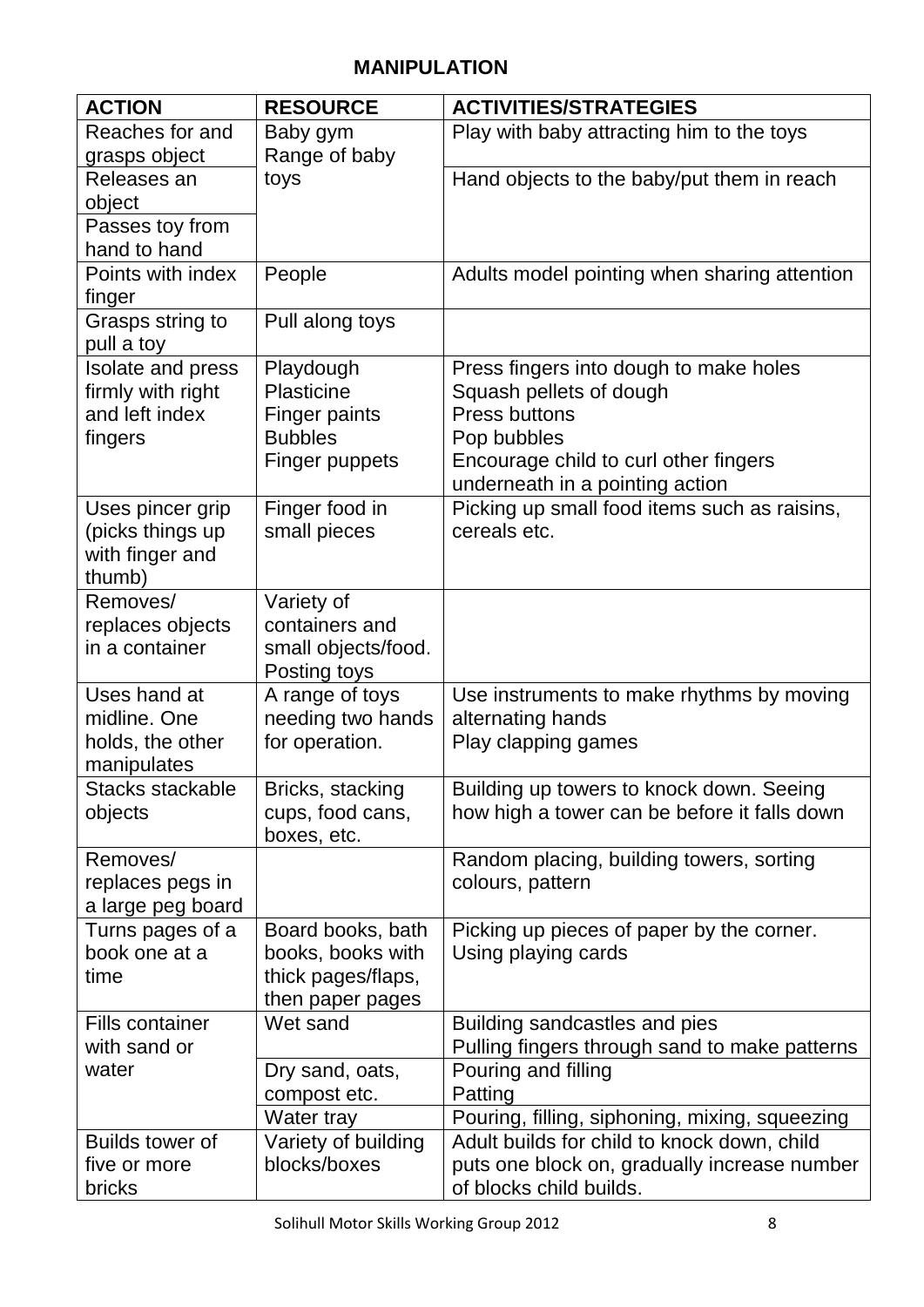#### **MANIPULATION**

| <b>ACTION</b>                             | <b>RESOURCES</b>                                                                                | <b>ACTIVITIES/STRATEGIES</b>                                                                                                                                                                                                                                                                                                                                                                                                                                                                                                                                                                                                              |
|-------------------------------------------|-------------------------------------------------------------------------------------------------|-------------------------------------------------------------------------------------------------------------------------------------------------------------------------------------------------------------------------------------------------------------------------------------------------------------------------------------------------------------------------------------------------------------------------------------------------------------------------------------------------------------------------------------------------------------------------------------------------------------------------------------------|
| Posts small<br>objects into<br>containers | Money box and coins<br>Sorting trays and small<br>objects such as buttons,<br>pasts and animals | Use 10p coins. Ask child to hold<br>moneybox in one hand and pick up<br>coins with the other using just thumb<br>and first two fingers.<br>Give a variety of objects to sort into a<br>tray                                                                                                                                                                                                                                                                                                                                                                                                                                               |
| Unscrew lids<br>and turns on<br>taps      | Collection of screw top<br>containers other twisting<br>toys                                    | Finding objects/sweets hidden in<br>containers<br>Hand washing                                                                                                                                                                                                                                                                                                                                                                                                                                                                                                                                                                            |
| Hammers in<br>pegs                        | Plastic pegs and boards<br>with holes.<br>Wood and nails Tap Tap Set                            | Show child how to look and aim the<br>hammer rather than to bash in a<br>random manner.                                                                                                                                                                                                                                                                                                                                                                                                                                                                                                                                                   |
| <b>Fits Duplo</b><br>together             | A variety of simple<br>construction kits                                                        | Building wall for Humpty Dumpty,<br>bridges, houses for people, homes for<br>animals etc.                                                                                                                                                                                                                                                                                                                                                                                                                                                                                                                                                 |
| Puts together<br>a three piece<br>puzzle  | Variety of graded puzzles<br>Two piece puzzle games<br>(Things That Go Together)                | Encourage child to look at the pieces<br>carefully. Talk about the shape of the<br>piece and the colours/pictures on it.<br>Use physical actions and words to<br>prompt                                                                                                                                                                                                                                                                                                                                                                                                                                                                   |
| Can cross the<br>midline                  | Chalk board<br>White board<br><b>Puzzles</b><br>Bean bags<br>Cars<br>Flags<br><b>Scarves</b>    | Draw across a chalkboard or white<br>board, preferably one that is vertical.<br>Pick up beads with the right hand on<br>the left side and vice versa or place<br>puzzle pieces so that the child has to<br>reach across the board.<br>Throw bean bags diagonally onto/into a<br>large target.<br>Place a marker to show child where to<br>position his/her feet.<br>Scribble over a large horizontal line.<br>Transfer objects from left to right and<br>right to left.<br>Push a toy car around a racetrack or<br>play mat.<br>Waving a flag or scarf from side to side<br>with/without music.<br>Play action copying games that involve |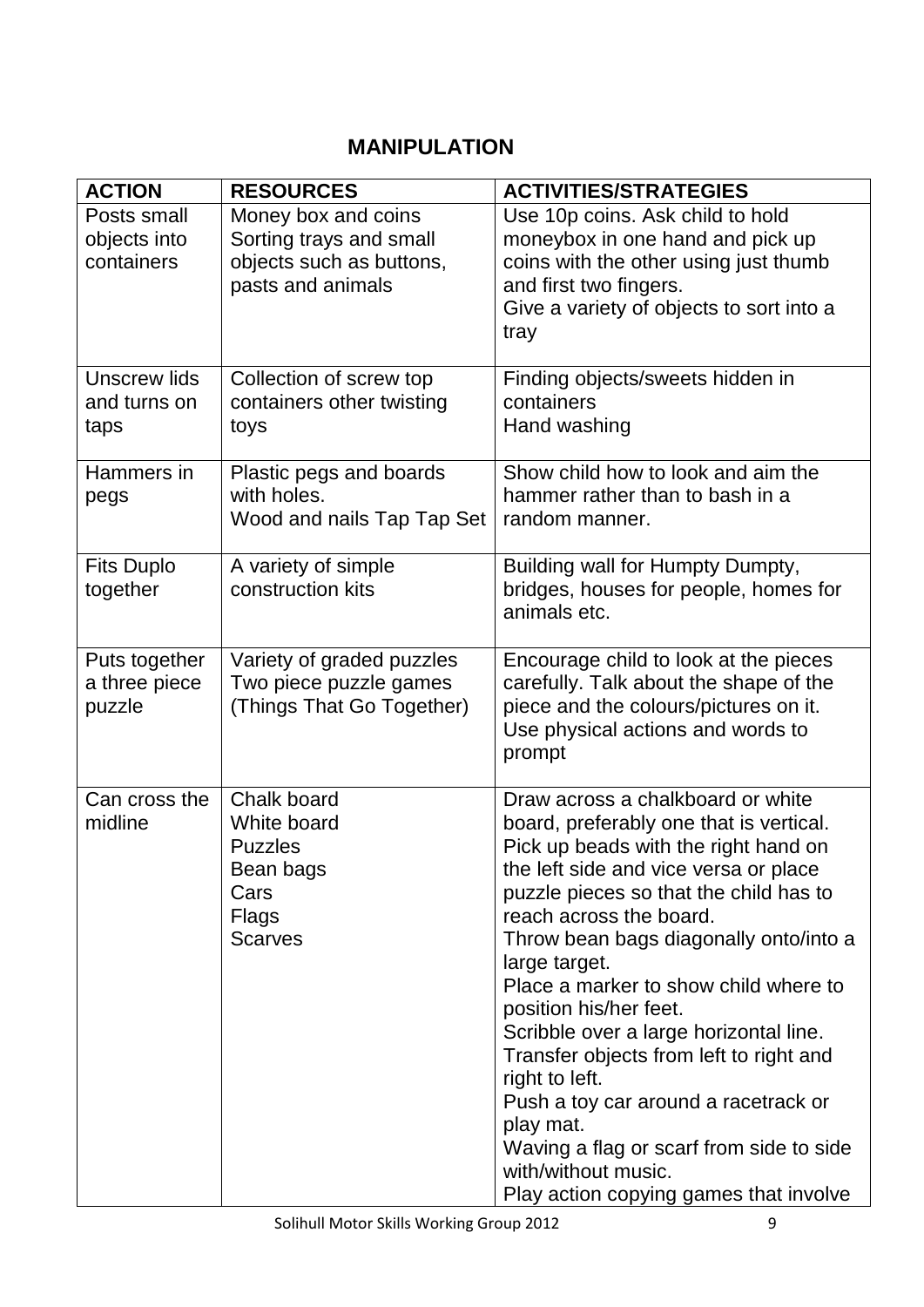|                                                                         |                                                                                                                                      | touching left side of body with right<br>hand etc.                                                             |
|-------------------------------------------------------------------------|--------------------------------------------------------------------------------------------------------------------------------------|----------------------------------------------------------------------------------------------------------------|
| Pours water<br>from one                                                 | Water tray<br><b>Bath</b>                                                                                                            | Snack time drinks.<br>Pretend play tea parties                                                                 |
| container to<br>another                                                 | <b>Plastic containers</b><br>Tea set                                                                                                 |                                                                                                                |
| <b>Screws nuts</b><br>and bolts                                         | <b>Plastic nuts and bolts</b><br>Medium sized metal nuts<br>and bolts<br>Padlocks and keys.<br>Toys that have locking<br>doors/lids. | Metal objects can be marked with<br>colour for matching (do not use with<br>children who still mouth objects). |
| Can follow<br>simple gluing<br>sequences                                | Glue sticks<br>Glue spreaders                                                                                                        | Collage, picture sequencing etc.<br>Talk the child through the sequence of<br>actions to help him remember it. |
| Uses knife for<br>spreading                                             | Children's table knives                                                                                                              | Crackers and cheese spread, bread<br>and butter etc.                                                           |
| Fits Lego<br>together                                                   | Construction                                                                                                                         | More complex construction kits.                                                                                |
| <b>Shows</b><br>increasing<br>control over<br>clothes and<br>fastenings | Dressing up clothes and<br>dolls clothes                                                                                             | Items offering a range of fastenings.                                                                          |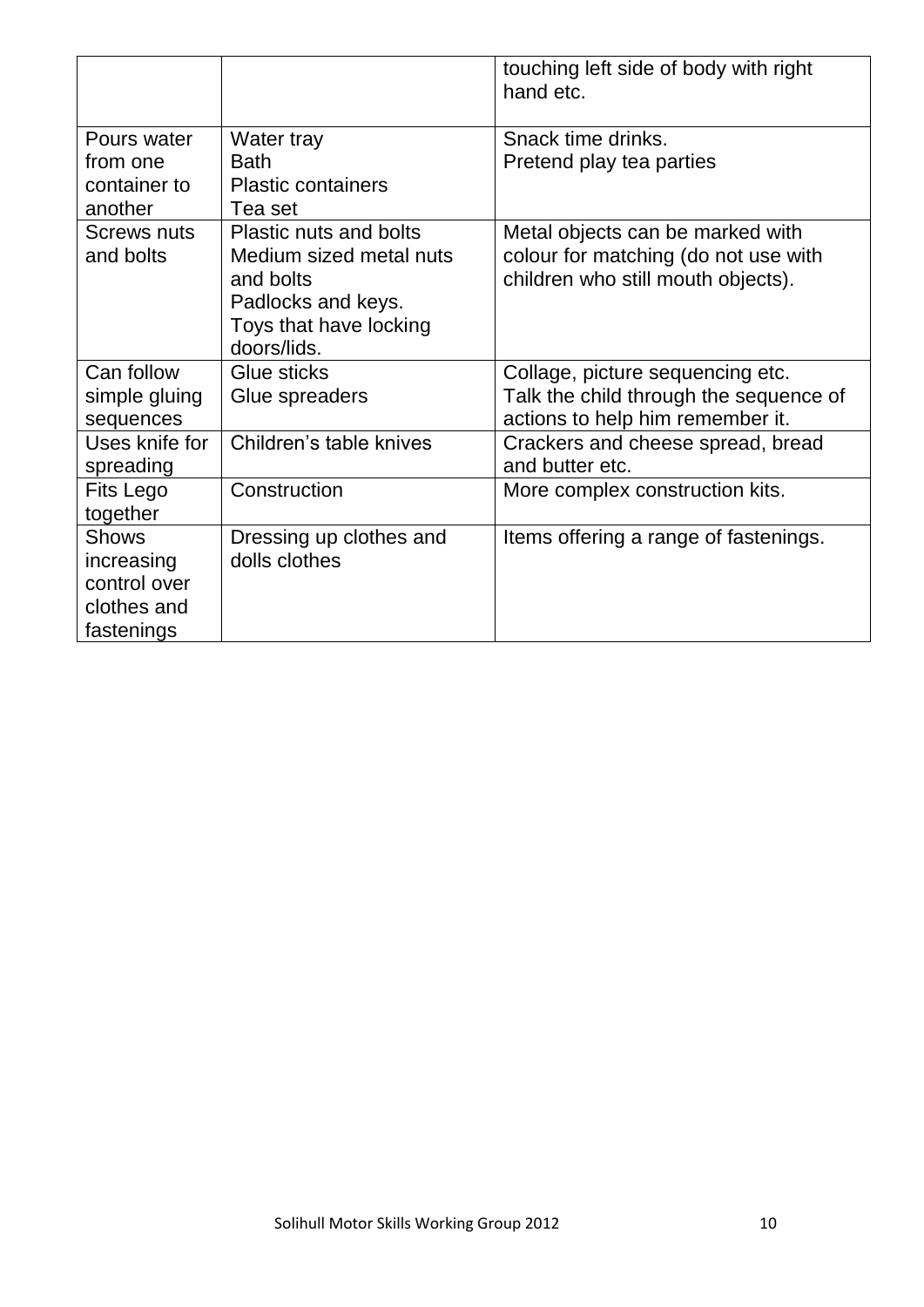## **MODELLING**

| <b>ACTION</b>                                     | <b>RESOURCES</b>                                                                              | <b>ACTIVITIES/STRATEGIES</b>                                                                                                                                                                                                                                                                                                                                                                                                                                                               |
|---------------------------------------------------|-----------------------------------------------------------------------------------------------|--------------------------------------------------------------------------------------------------------------------------------------------------------------------------------------------------------------------------------------------------------------------------------------------------------------------------------------------------------------------------------------------------------------------------------------------------------------------------------------------|
| <b>Moulds</b><br>and<br>squeezes<br>play<br>dough | Playdough                                                                                     | Encourage the child to explore the dough poking,<br>patting, and squeezing. Break off small pieces and<br>squash with forefinger.                                                                                                                                                                                                                                                                                                                                                          |
| <b>Uses</b><br>roller to<br>flatten<br>Playdough  | Playdough<br>Variety of<br>rollers<br>Paint<br>Paper                                          | Give child a small piece of dough that will roll flat<br>easily. Demonstrate how to use the roller. If the child is<br>not applying enough pressure verbally prompt to press<br>down, put your hands over his and press gently as you<br>roll. Practise rolling long shapes, thin shapes, see who<br>can roll the biggest shape. Practise rolling slices of<br>bread to make them flatter.<br>Use textured rollers to make patterns.<br>Use textured rollers and paints to print patterns. |
| <b>Uses</b><br>dough<br>cutters                   | Playdough or<br>biscuit dough<br>Cutters no<br>larger than the<br>size of the<br>child's hand | Show child how to place the sharper side down and to<br>press evenly. Use animal or vehicle cutters to make a<br>shape picture.<br>Make biscuits or shaped sandwiches.                                                                                                                                                                                                                                                                                                                     |
| <b>Rolls</b><br>dough into<br>sausages            | Playdough<br><b>Biscuit dough</b><br>Sausage meat                                             | Show the child how to hold his hand flat as he rolls the<br>dough between hand and board.<br>See how long he can make the sausage before it<br>breaks.<br>Make real sausages.<br>Roll sausage shapes to manipulate into letters,<br>numbers, geometric shapes and pictures.<br>Allow lots of practise because it is difficult to learn to<br>apply pressure evenly.                                                                                                                        |
| Cuts<br>dough<br>with knife                       | Playdough<br>Children's<br>knives and<br>dough cutting<br>tools                               | Make sausages and cakes to cut up.<br>Teach child how to 'saw' with the knife rather than<br>drag.                                                                                                                                                                                                                                                                                                                                                                                         |
| <b>Rolls</b><br>Playdough<br>into balls           | Playdough<br><b>Biscuit dough</b><br>Marzipan<br>Icing                                        | Puts a small amount of dough in the palm of the hand.<br>Place the other hand flat on top and move the hands in<br>a circular motion.<br>Press balls of biscuit dough to flatten for baking.<br>Make balls of marzipan with food colouring to make<br>oranges and apples.                                                                                                                                                                                                                  |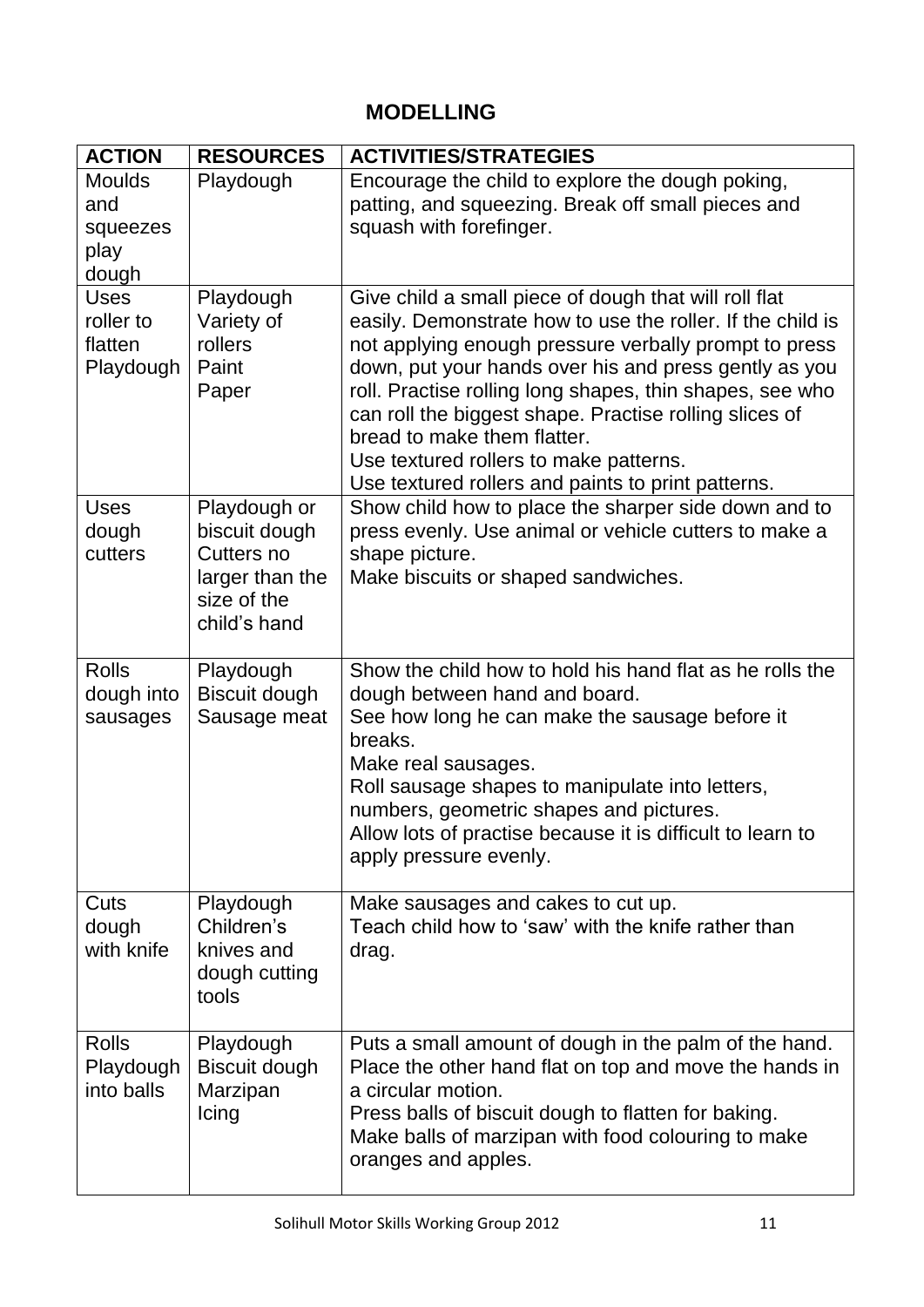| Makes a<br>model<br>from<br>malleable<br>materials | Playdough | Two balls of dough can be made into a snowman or a<br>cat. Several balls with make a caterpillar. Squash the<br>end of a sausage shape to make a snake. Play with the<br>child demonstrating what to do and taking about how<br>you are doing it. Let him suggest ideas for models and<br>make them together gradually increasing the amount<br>the child does. Use all the skills the child has mastered<br>when making the models. |
|----------------------------------------------------|-----------|--------------------------------------------------------------------------------------------------------------------------------------------------------------------------------------------------------------------------------------------------------------------------------------------------------------------------------------------------------------------------------------------------------------------------------------|
|                                                    |           |                                                                                                                                                                                                                                                                                                                                                                                                                                      |

#### **PLAYDOUGH EXERCISES FOR MANUAL DEXTERITY**

#### **STAGE ONE**

Take a lump of dough and 'warm up' by starting to squeeze it between both hands.

### **STAGE TWO**

Start to roll the dough into a straight sausage. Try to make the sausage even in thickness.

#### **STAGE THREE**

Squeeze along the top of the sausage between the index finger and the thumb to make 'spines', using the right hand.

#### **STAGE FOUR**

Using the index finger of the right hand, squash each spine down.

#### **STAGE FIVE AND SIX**

Repeat with left hand.

#### **STAGE SEVEN**

Pull a piece of dough off the end of the sausage, and roll between the two hands to make into a 'pea'. Make ten peas.

#### **STAGE EIGHT**

Arrange the peas into two lines of five peas on the table. Use both index fingers at the same time to squash the peas. Now squeeze each pea between the index finger and the thumb. Now use your thumbs to squash each pea.

#### **STAGE NINE**

Collect all peas together and squeeze into a big lump.

#### **STAGE TEN**

Hold the dough in the left hand, pull small pieces of dough off with the right index finger and thumb and replace into the pot.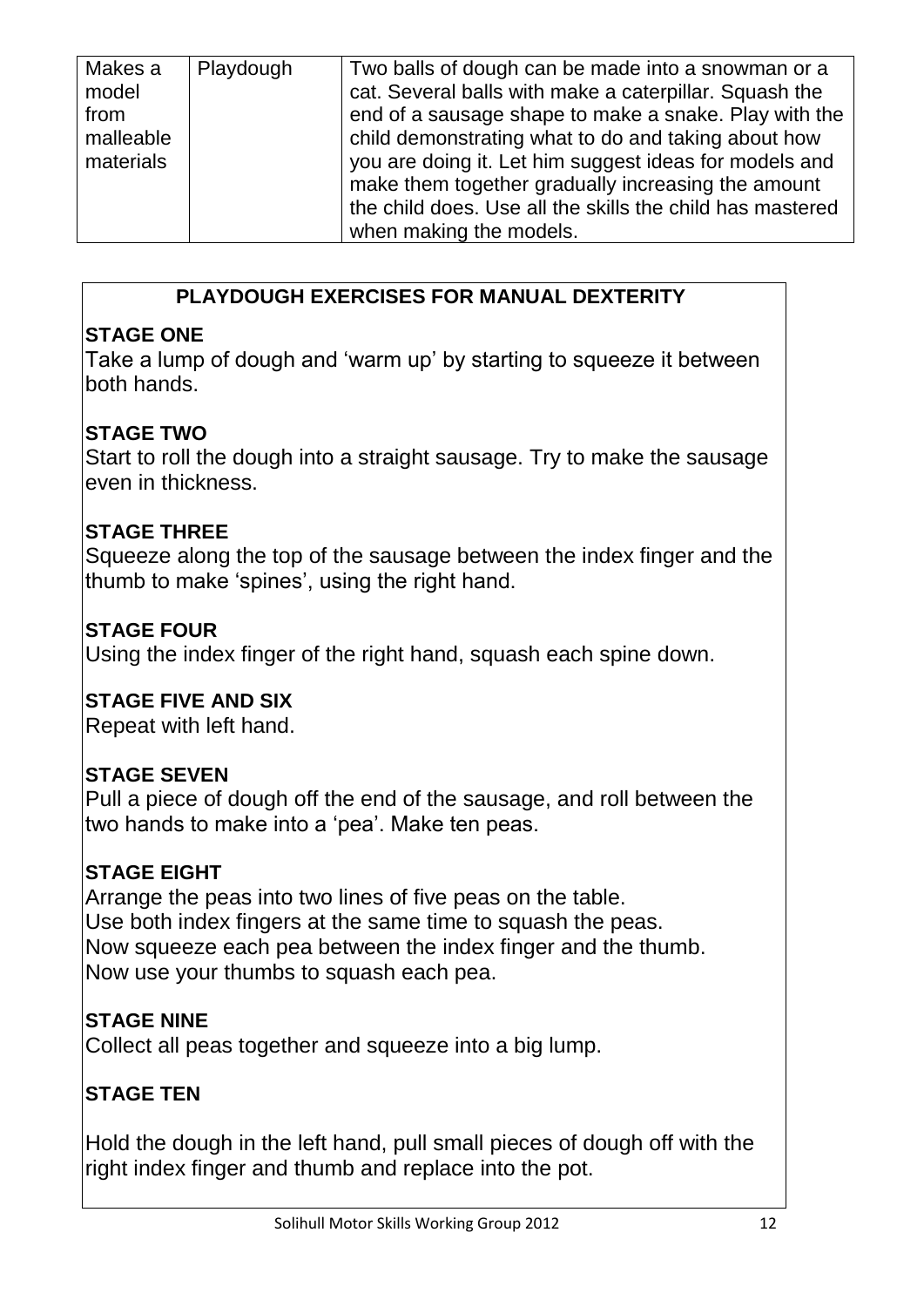#### **THREADING**

|                                                                           | <b>RESOURCE</b>                                                                                                                                                           | <b>ACTIVITIES/STRATEGIES</b>                                                                                                                                                                                                                                                                                                                                                                                                                                    |
|---------------------------------------------------------------------------|---------------------------------------------------------------------------------------------------------------------------------------------------------------------------|-----------------------------------------------------------------------------------------------------------------------------------------------------------------------------------------------------------------------------------------------------------------------------------------------------------------------------------------------------------------------------------------------------------------------------------------------------------------|
| Puts rings<br>onto wooden<br>rod or spoon<br>handle                       | Wooden spoons<br>Wooden rods on a stand<br>Plastic or wooden rings<br>Various ring stacking toys<br>Cut rings from cardboard<br>tubes.                                    | Use large rings that will fit on easily.<br>Adult holds bowl of spoon for child to<br>fit ring on, then child holds spoon<br>and ring.<br>Play with stacking toys; start with<br>adult steadying the toy.                                                                                                                                                                                                                                                       |
| Pushes thick<br>lace, on<br>wooden<br>bobbin,<br>through hole<br>in board | Wooden boards with holes.<br>These are usually shaped<br>like trees, butterflies etc.<br>open mesh, ribbons colours<br>threads attaches to a small<br>length of doweling. | Hold board between adult and child.<br>Adult pokes the bobbin through for<br>the child to catch and pull through.<br>Encourage child to push the bobbin<br>through another hole, adult pulls<br>through. Then adult holds the board<br>so the child can thread bobbin each<br>way. Gradually work to the point<br>where the child can manage alone.<br>Ribbon and thick threads or lengths<br>of fabric can be pushed through<br>mesh fencing in a similar way. |
| Puts large<br>beads onto<br>wooden rods                                   | Frame of upright rods on a<br>stand with large beads or<br>rings                                                                                                          | Show the child how to look for the<br>hole and place it onto the rod. Hold<br>the stand steady so the child can<br>concentrate on the beads.                                                                                                                                                                                                                                                                                                                    |
| Threads rings<br>onto plastic<br>tubing                                   | Plastic tubing available from<br>a DIY store<br><b>Plastic</b><br>Cardboard and wooden<br>rings                                                                           | A piece of tubing about 50cm - 80cm<br>can be used in a similar way to the<br>spoon. Start to use smaller rings so<br>the child has to look more carefully to<br>fit them on.                                                                                                                                                                                                                                                                                   |
| <b>Threads</b><br>cotton reels<br>onto plastic<br>washing line            | Plastic washing line knotted<br>at one end. Cotton reels and<br>other threading equipment<br>that has large enough holes.                                                 | Show the child how he needs to<br>push the reel onto the washing line<br>and move the hand holding the line<br>to hold it at the top as the reel drops.<br>Show the child how to 'catch it<br>quickly' between thumb and finger.<br>If pincer grip is not established<br>practice picking up small items such<br>as raising, cereals etc.                                                                                                                       |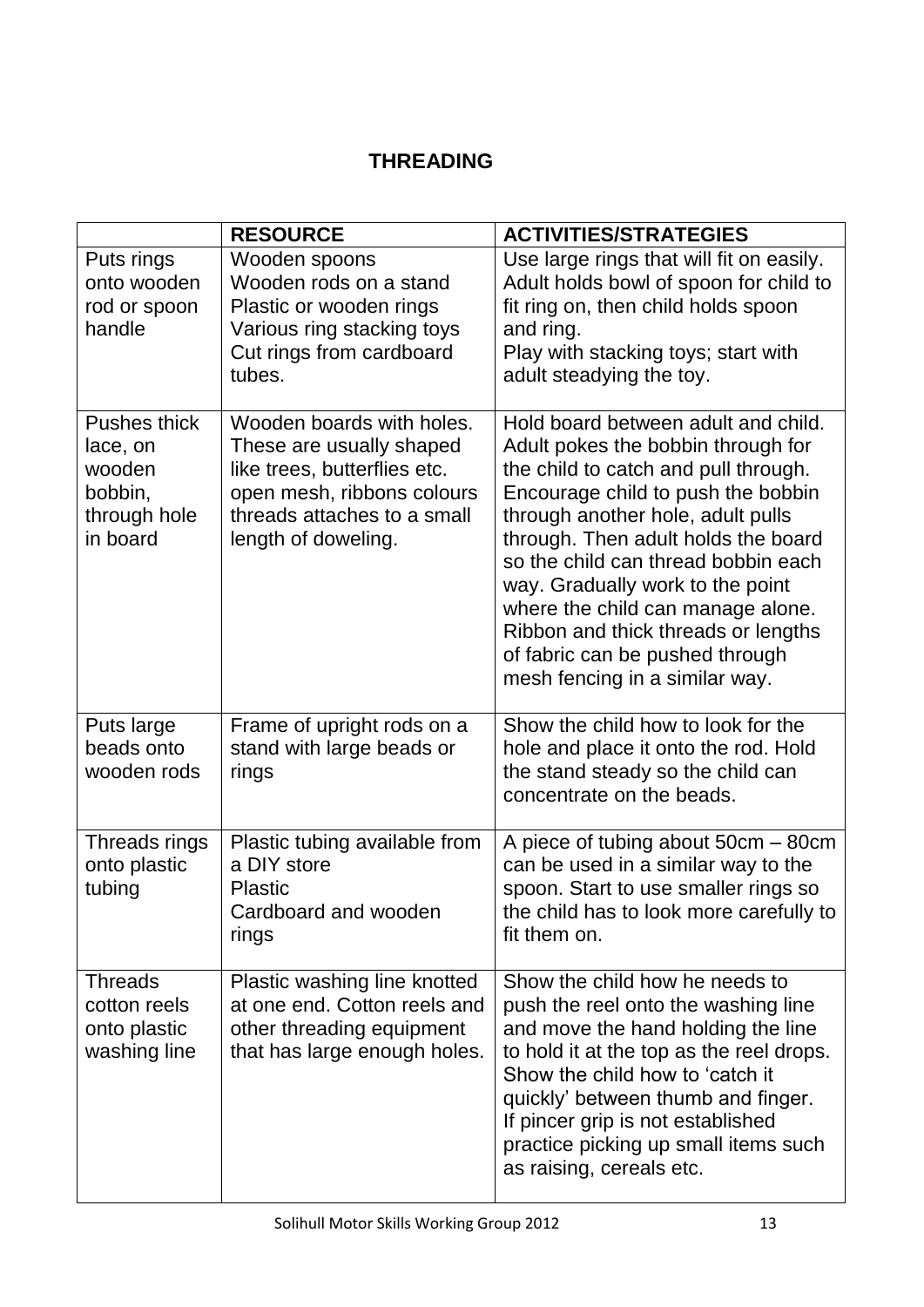| Threads large<br>buttons onto<br>thick lace<br>Threads large<br>beads onto<br>shoe lace | Flat threading shapes and<br>buttons. Thick lace with<br>stiffened end<br>Slightly thinner laces and a<br>selection of differently<br>shaped large beads                                           | Using the same approach as above<br>the child can gradually refine the skill<br>of threading by using increasingly<br>smaller equipment.<br>Once the child is reasonably<br>competent at any stage threading<br>can be used as part of sorting,<br>matching, pattern making and<br>counting activities.<br>Remember to talk through the action<br>as you do it so the child will<br>understand your verbal prompts<br>later.<br>When using small beads be aware of<br>children who may put them in their<br>mouth. |
|-----------------------------------------------------------------------------------------|----------------------------------------------------------------------------------------------------------------------------------------------------------------------------------------------------|--------------------------------------------------------------------------------------------------------------------------------------------------------------------------------------------------------------------------------------------------------------------------------------------------------------------------------------------------------------------------------------------------------------------------------------------------------------------------------------------------------------------|
| Can lace<br>around a<br>shape                                                           | Manufactured plastic<br>shapes or home made card<br>ones that have holes<br>punched around the edge.<br>Laces or thick wool or<br>ribbon that has one end<br>stiffened by wrapping in<br>Sellotape | Secure the lace to the shape. Show<br>the child how to push the lace<br>through the hole and bring it back<br>over the top and into the next hole.<br>Start with simple shapes such as<br>circles and ovals. The child will need<br>to turn the shape in much the same<br>way as when cutting around it.                                                                                                                                                                                                           |
| Manages<br>sewing cards                                                                 | Manufactured sewing cards<br>that have pictures on them                                                                                                                                            | The child will use thread on a blunt<br>needle to go in and out of the holes<br>to follow the outline of the picture.<br>Show them how and use verbal<br>prompts to remind them of the<br>actions. Remember to talk about the<br>safety issues when using needles.                                                                                                                                                                                                                                                 |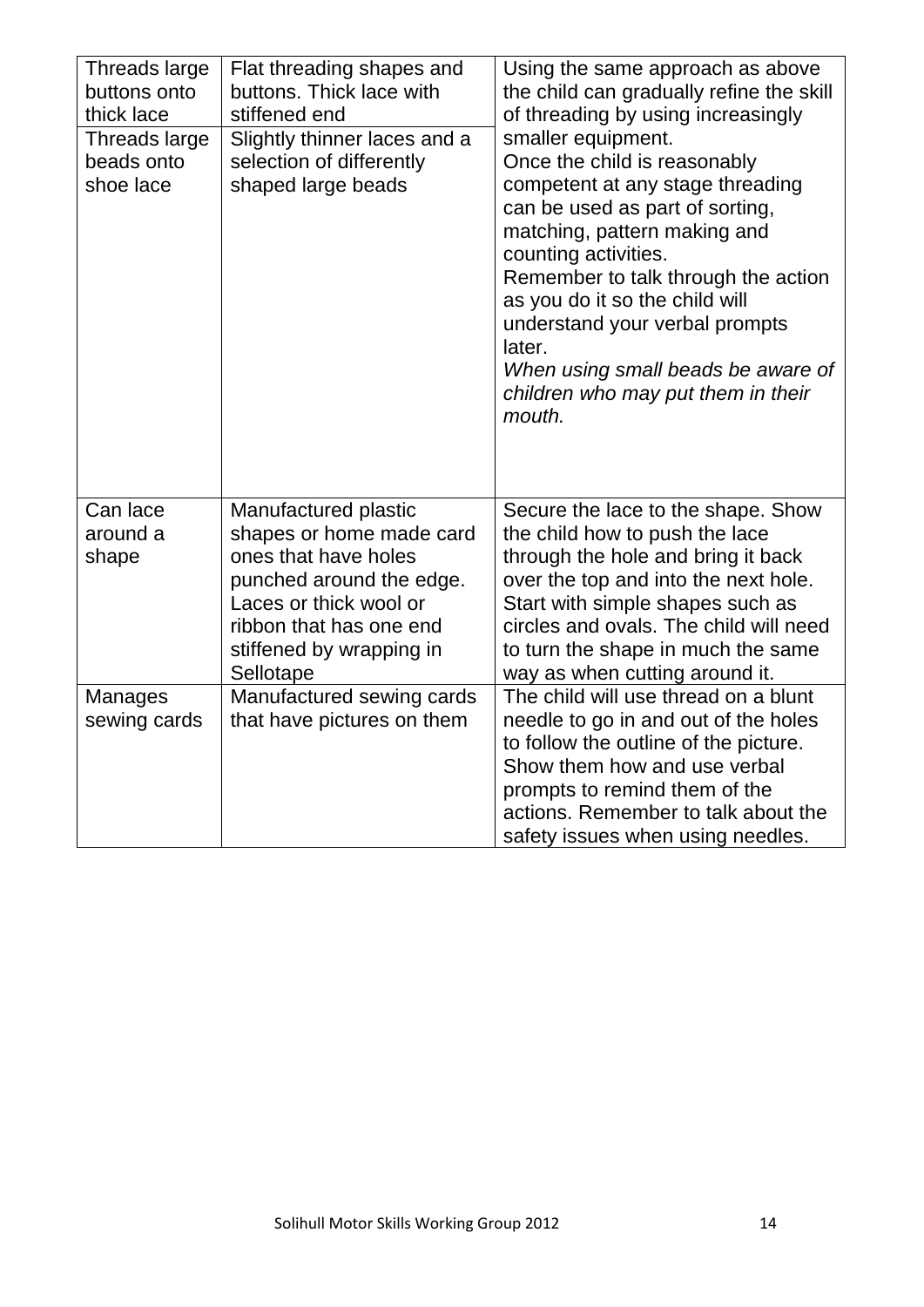## **MARK MAKING –GETTING STARTED**

| <b>SKILL</b>                                     | <b>RESOURCES</b>                                                                                          | <b>ACTIVITIES/STRATEGIES</b>                                                                                                                                                                                                                                                                                       |
|--------------------------------------------------|-----------------------------------------------------------------------------------------------------------|--------------------------------------------------------------------------------------------------------------------------------------------------------------------------------------------------------------------------------------------------------------------------------------------------------------------|
| Mark paper with<br>crayon                        | Chunky, safe crayons<br>for young children<br>Paper                                                       | Adult marks surface drawing child's<br>attention to the marks made (use<br>excited voice).<br>Encourage child to make marks<br>holding over child's hand if<br>necessary to help him/her<br>understand the movement needed.<br>Opportunities to see others mark<br>making and to experiment with the<br>materials. |
| Uses fingers for<br>mark making                  | Paint<br>Sand<br>Flour                                                                                    | Finger painting on smooth surfaces.<br>Drawing fingers through wet sand,<br>flour, rice, cornstarch and shaving<br>cream.<br>Adult modelling.                                                                                                                                                                      |
| Makes marks with<br>large brushes,<br>chalk etc. | Large paint brushes<br><b>Outdoor chalks</b><br><b>Squeezy bottles</b><br>Sponges<br>Objects for printing | Painting with water or drawing with<br>chalks on paving.<br>Painting on windows or other large,<br>washable surfaces (vertical or<br>horizontal).<br>Printing with paint and a variety of<br>objects.<br>Squirting paint at a surface.<br>Opportunity to explore mark making<br>with a wide variety of media.      |
| Scribbles freely                                 | Various mark making<br>equipment                                                                          | Encourage free, easy movements<br>patterns.<br>Listen to rhythms of music and<br>reproduce them on paper.<br>Opportunity for child to practice skills<br>on his/her own.                                                                                                                                           |
| Applies paint to<br>paper in random<br>manner    | Paint<br><b>Brushes</b><br>Easel or large sheets of<br>paper<br><b>Table</b>                              | Adult modelling then opportunity to<br>practice with some adult support.                                                                                                                                                                                                                                           |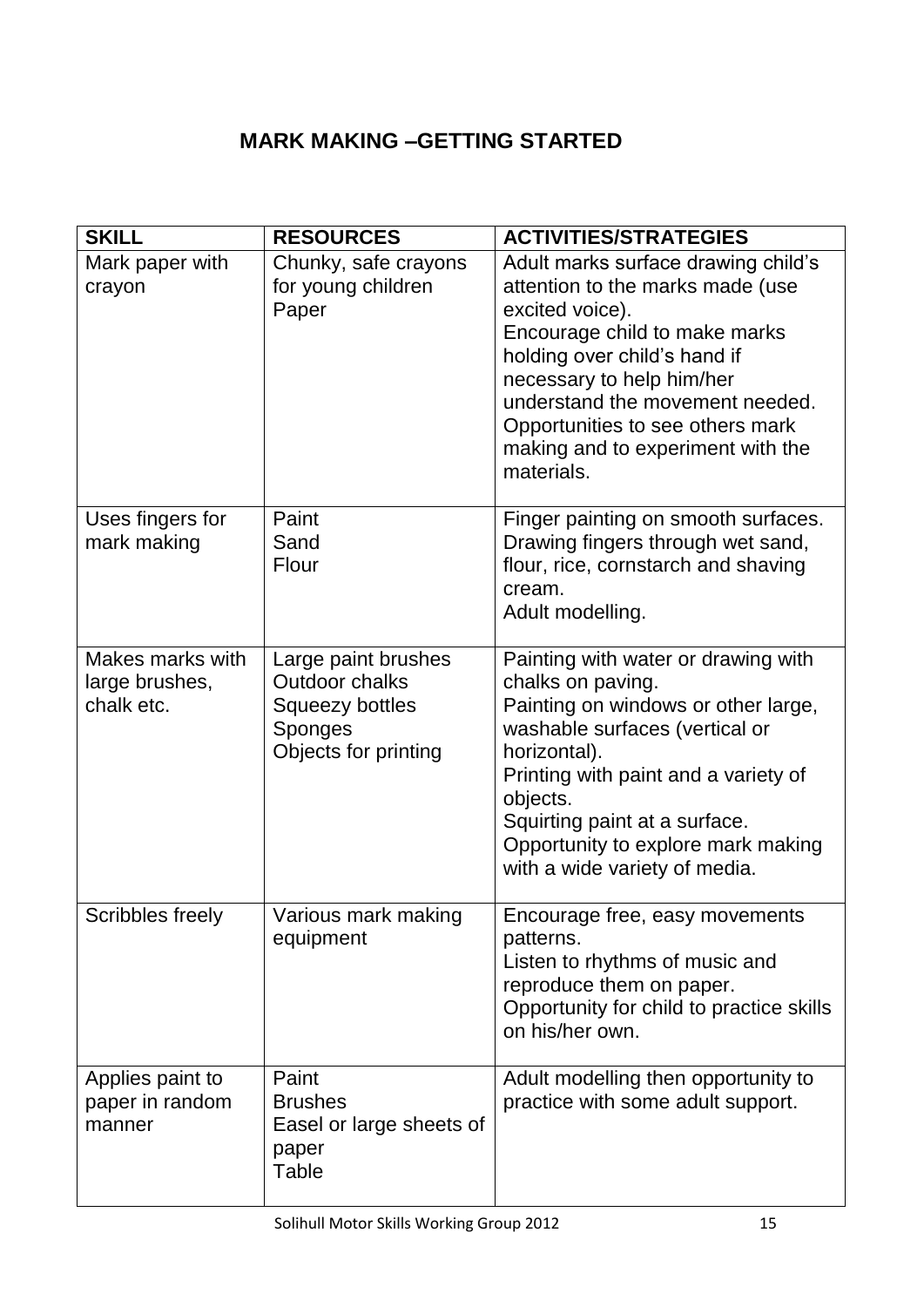| Holds and controls<br>crayons | Triangular crayons<br><b>Pencils</b><br>Chunky, hand hugger<br>crayons<br>Water droppers<br>Spring pegs<br><b>Tweezers</b><br>Small sorting objects | Squeezing soft foam ball in one<br>hand, release and repeat in other<br>hand. Screw up tissue paper in hand<br>and release into container. Picking<br>up small items and putting into<br>containers. Small peg boards. Water<br>play with eye droppers. Putting<br>spring pegs around shoe boxes,<br>paper plates etc. picking up objects<br>with tweezers. Modelling action with<br>writing tools, verbal prompting (e.g.<br>little duck holds the crayon in his |
|-------------------------------|-----------------------------------------------------------------------------------------------------------------------------------------------------|-------------------------------------------------------------------------------------------------------------------------------------------------------------------------------------------------------------------------------------------------------------------------------------------------------------------------------------------------------------------------------------------------------------------------------------------------------------------|
|                               |                                                                                                                                                     | beak).                                                                                                                                                                                                                                                                                                                                                                                                                                                            |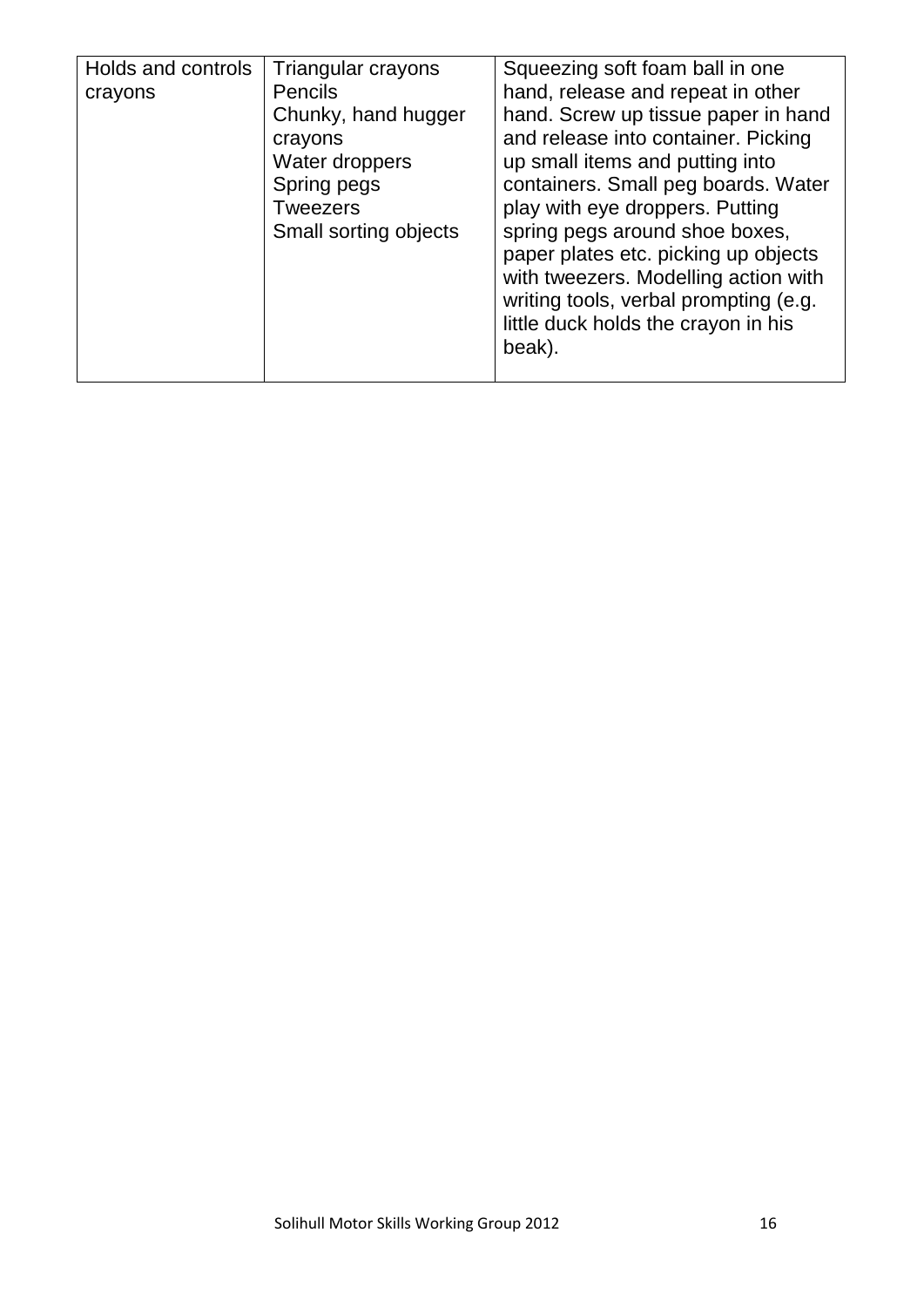# **MARK MAKING - DEVELOPING CONTROL**

| <b>SKILL</b>      | <b>RESOURCES</b>     | <b>ACTIVITIES/STRATEGIES</b>                                                                |
|-------------------|----------------------|---------------------------------------------------------------------------------------------|
| Imitates          | Variety of           | Begin on a vertical surface so that 'up' and                                                |
| drawing a         | writing media        | 'down' have meaning and the child can practice                                              |
| vertical line     | Wet sand and         | larger movements before smaller. Use sound                                                  |
|                   | flour trays          | effects or words e.g. 'down, down, down and                                                 |
|                   |                      | bump and the bottom'. You may need to hold                                                  |
|                   |                      | the child's hand. Draw balloons or kites so the                                             |
|                   |                      | child can draw the strings coming down. Draw<br>cage bars over picture of an animal. Stripe |
|                   |                      | patterns etc.                                                                               |
|                   |                      |                                                                                             |
| Produces          | As above             | Activities similar to those outlined above. Use                                             |
| circular scribble |                      | words, sounds, music to stimulate the action.                                               |
|                   |                      | Use lots of colours to make patterns.                                                       |
|                   |                      |                                                                                             |
| Draw a closed     | As above             | Draw with the child. Encourage him/her to put                                               |
| circle            |                      | the wheels on a car/train etc. demonstrate,                                                 |
|                   |                      | talking about the action as you do so.<br>Practise driving cars around a circular road.     |
|                   |                      | Run hands around tactile circular shapes.                                                   |
|                   |                      |                                                                                             |
| Applies paint,    | Paint                | Adult modelling. Choose colours to represent                                                |
| isolating the     | <b>Brushes</b>       | what you are drawing e.g. brown for a dog, talk                                             |
| colours           | Paper                | about what you are painting and where you are                                               |
|                   |                      | positioning them. Paint lines and circles in<br>different colours                           |
|                   |                      |                                                                                             |
| Traces simple     | <b>Clear Perspex</b> | Start with large, simple shapes that the child can                                          |
| outline shapes    | sheets               | trace with a finger. Trace over textures surfaces                                           |
|                   | Windows              | with finger. Use finger-paints then brushes or                                              |
|                   | Large paper          | crayons. On paper child uses a contrasting                                                  |
|                   | with shapes          | colour. Adult models and verbalises action                                                  |
|                   | drawn on             | required. Gradually refine size and shape of<br>outline.                                    |
|                   |                      |                                                                                             |
| Draws simple      | A variety of         | Demonstrating and drawing alongside the child.                                              |
| recognisable      | mark making          | Adult comments on own drawing and                                                           |
| pictures          | media                | movements made. Child can be asked to add                                                   |
|                   |                      | parts of a picture such as eyes on a face.                                                  |
|                   |                      | Encourage child to look at and explore objects.                                             |
| Uses pencil       | Triangular           | If grasp is not established refer to additional                                             |
| with mature       | pencils and          | pincer grip and grasping advice sheet.                                                      |
| grasp             | pencil grips         |                                                                                             |
|                   |                      |                                                                                             |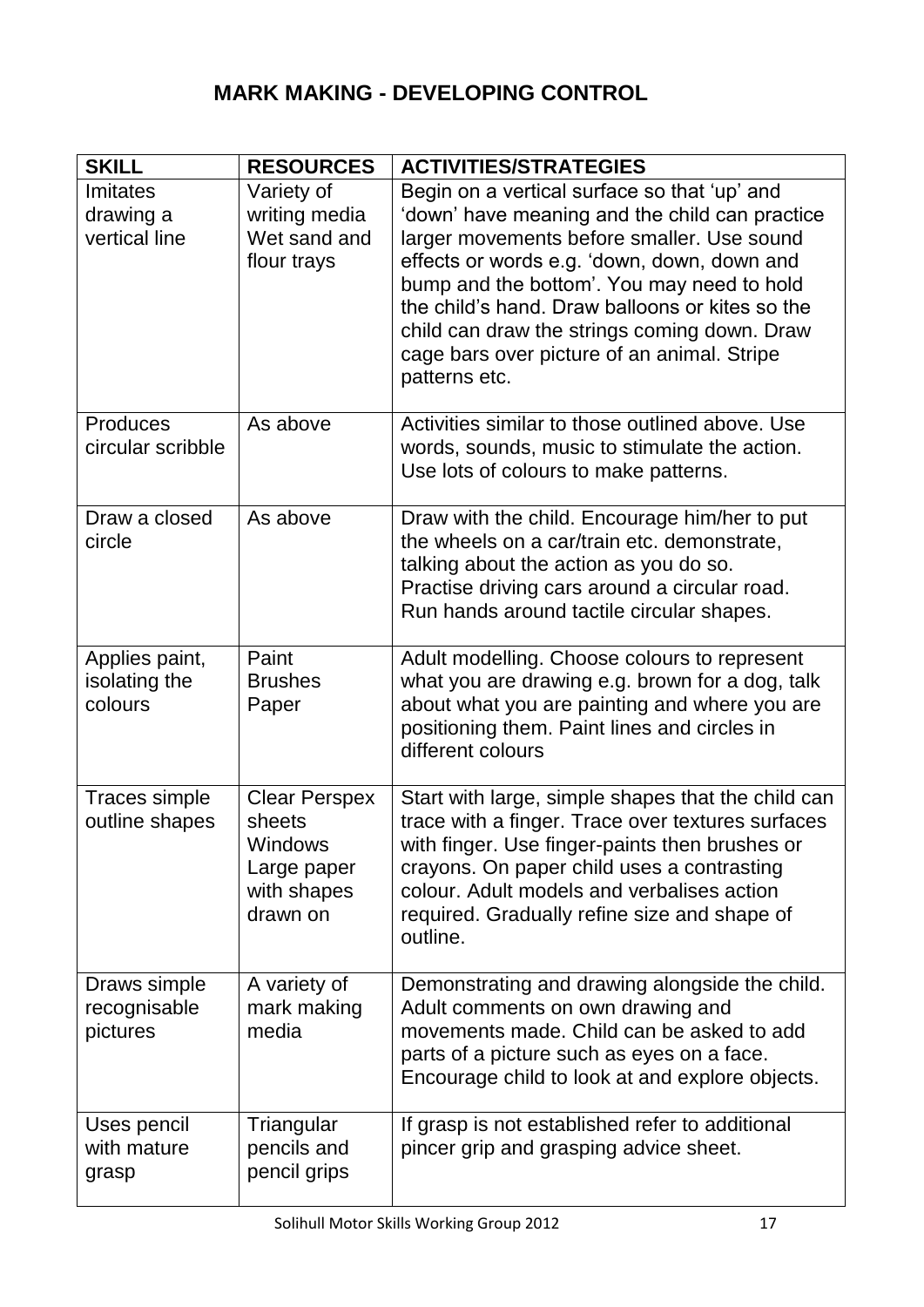| Paint<br>Colours in<br>simple outline<br>Crayons<br>Paper<br>shapes | Start with white shape on black background.<br>Then shape with thick, black lines. Raise the<br>edges by drawing over outline with PVA glue.<br>Gradually reduce thickness of lines and then<br>increase complexity of shape. |
|---------------------------------------------------------------------|-------------------------------------------------------------------------------------------------------------------------------------------------------------------------------------------------------------------------------|
|---------------------------------------------------------------------|-------------------------------------------------------------------------------------------------------------------------------------------------------------------------------------------------------------------------------|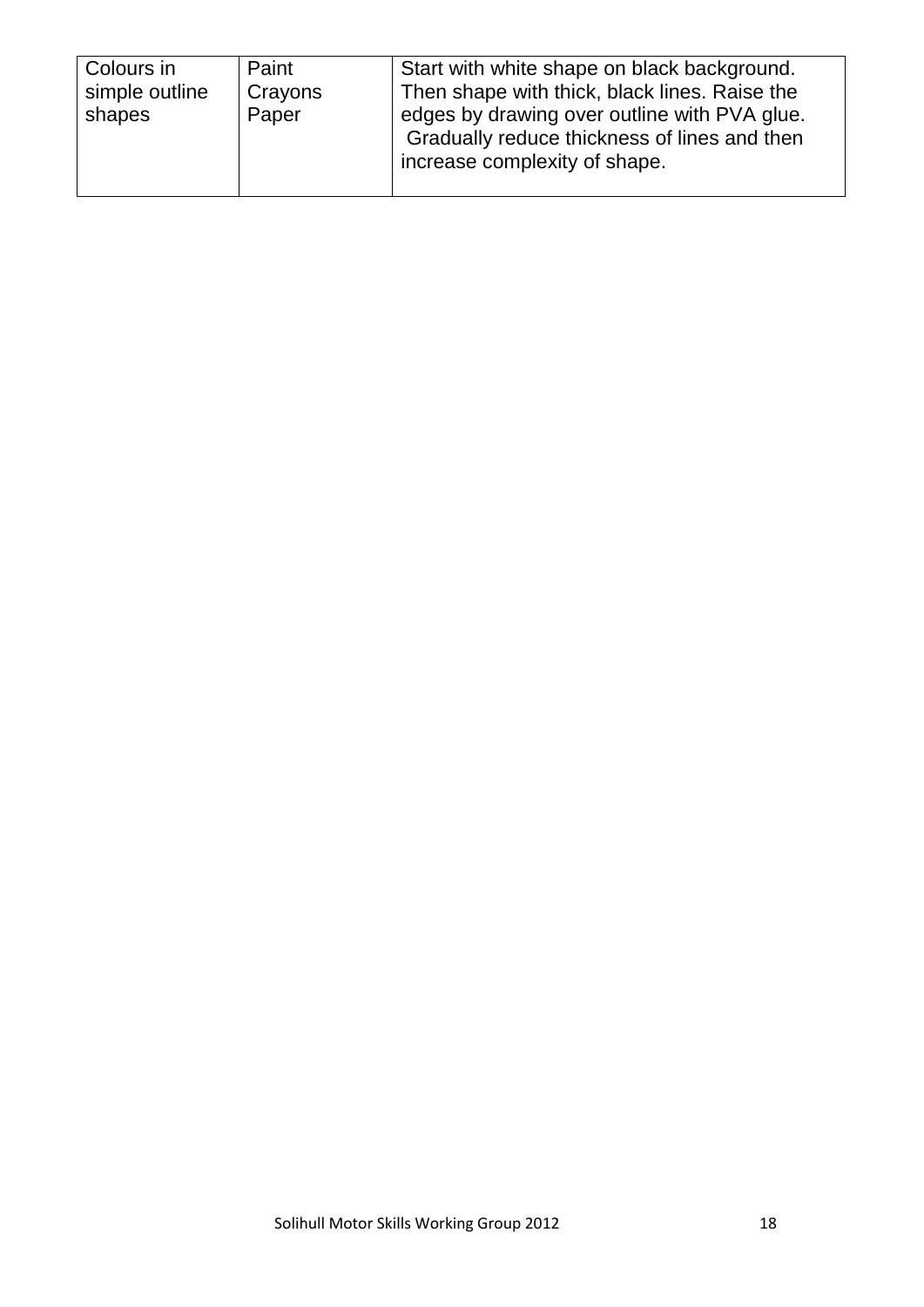#### **WRITING SKILLS - INCREASING CONTROL AND LETTER FORMATION**

| <b>SKILL</b>                                                                                                       | <b>RESOURCES</b>                                                                                                     | <b>ACTIVITIES/STRATEGIES</b>                                                                                                                                                                                                                                                                                                                                                                                           |
|--------------------------------------------------------------------------------------------------------------------|----------------------------------------------------------------------------------------------------------------------|------------------------------------------------------------------------------------------------------------------------------------------------------------------------------------------------------------------------------------------------------------------------------------------------------------------------------------------------------------------------------------------------------------------------|
| <b>Traces over writing</b><br>patterns                                                                             | Paint<br>Crayons<br>Paper<br>Perspex sheets<br><b>Textured surfaces</b>                                              | Starting simply and in larger form.<br>Talk about the movement, use songs<br>or music. Make sure the child has<br>the necessary spatial concept to<br>understand verbal directions (up,<br>down, under, over etc.) and teach<br>these through large physical<br>movements in the first instance.                                                                                                                       |
| Draws a line to join<br>two dots                                                                                   |                                                                                                                      | Pictures such as bee flying to flower,<br>boy going to house. Draw from left to<br>right and top to bottom.                                                                                                                                                                                                                                                                                                            |
| Uses writing tool<br>with appropriate<br>pressure                                                                  | Sandpaper<br><b>Rubbers</b><br>Wax<br>Crayons<br><b>Textured surfaces</b><br><b>Chalks</b>                           | Rubbing activities on textured<br>surfaces leaves etc. children will<br>increase pressure when given a<br>shorter crayon. Rubbing out pencil<br>marks. Place sandpaper under<br>colouring sheet. Use chalks on a<br>board.                                                                                                                                                                                             |
| <b>Traces over letters</b><br>of own name<br>Copies own name<br>Writes own name<br>Forms most letters<br>correctly | Choose writing<br>materials that 'flow'<br>easily:<br>Marker pens on white<br>board<br>Felt tips<br>Roller pens etc. | Practice shapes in large form, talk<br>about the movements and<br>encourage the child to do so as they<br>make the shape. Use songs and<br>music to reinforce this.<br>Allow children to copy from an image<br>on their table rather than on a board.<br>Ensure a stable seating position and<br>position the paper at an angle to the<br>child. Remind him/her to stabilise the<br>paper with the non-preferred hand. |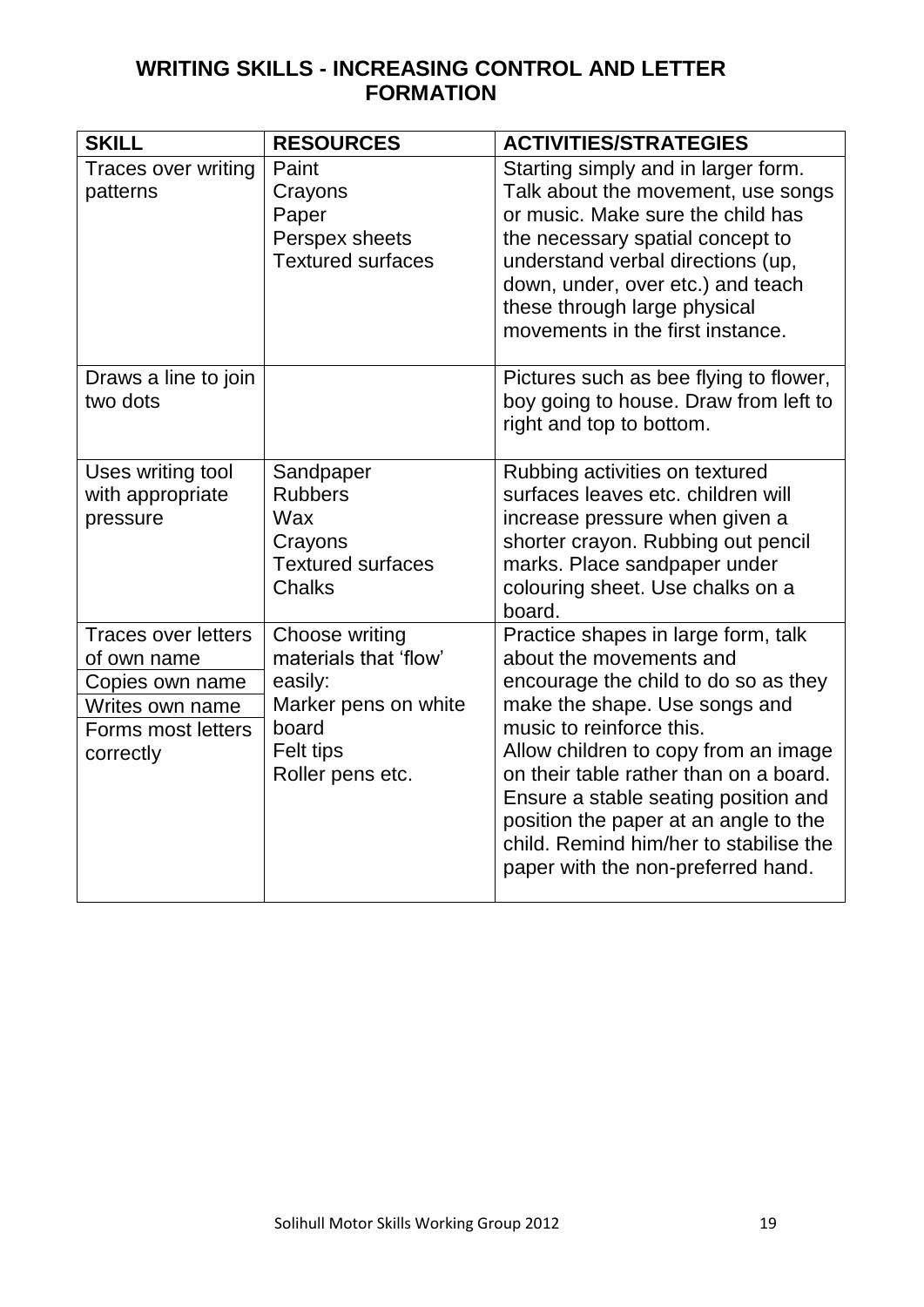| <b>ACTION</b>                                          | <b>RESOURCES</b>                                                                                                                         | <b>ACTIVITIES/STRATEGIES</b>                                                                                                                                                                                                                                                                                                                                                                                |
|--------------------------------------------------------|------------------------------------------------------------------------------------------------------------------------------------------|-------------------------------------------------------------------------------------------------------------------------------------------------------------------------------------------------------------------------------------------------------------------------------------------------------------------------------------------------------------------------------------------------------------|
| Squeezes<br>sponges<br>and<br>squeaky<br>toys          | A variety of squeezy<br>objects and sponges<br>Playdough                                                                                 | Squeeze sponges to sink boats. Use sponges<br>to transfer water from one container to<br>another.<br>Squeeze dough until it comes between the<br>fingers.<br>Pinch along the top of a sausage dough.                                                                                                                                                                                                        |
| Opens and<br>closes<br>clothes<br>pegs                 | <b>Box</b><br>Clothes pegs<br>Food tongs and some<br>objects                                                                             | Put pegs around the edge of the box for the<br>child to remove. The child needs to squeeze<br>the peg to open it and not pull the peg.<br>Use the food tongs to pick up objects and<br>place them in containers. This could be done<br>as a sorting activity. When the child can<br>manage the tongs well ask him to hold the tray<br>in his non-dominant hand and then use tongs<br>to put the objects in. |
| Fastens<br>clothes<br>pegs to<br>stiff card            | Shoe box lid<br>Paper plate<br>Clothes pegs                                                                                              | Child holds shoebox lid in his non-dominant<br>hand and uses the other to pick up and place<br>the pegs. Child should turn the box lid rather<br>than the hand with the peg in order to place<br>them.<br>Now ask child to do the same with a paper<br>plate.<br>Make colour and number patterns with the<br>pegs.                                                                                          |
| <b>Practices</b><br>opening<br>and closing<br>scissors | A variety of scissors<br>including spring<br>scissors and those for<br>left and right handed<br>operation<br>Playdough<br>Scraps of card | Songs and rhymes about ducks are useful; the<br>scissors can be the suck and open and lose<br>when the duck quacks.<br>Use works of dough for the scissors (duck) to<br>snip (eat).<br>Put a sticker on the child's thumbnail. The<br>thumb needs to face upwards so the child<br>should be able to see the sticker.                                                                                        |
| <b>Fastens</b><br>small<br>clothes<br>pegs             | Small pegs such as<br>those used for<br>greeting cards<br><b>Bulldog clips</b>                                                           | Activities as above for larger pegs.                                                                                                                                                                                                                                                                                                                                                                        |
| Snips<br>fringe in<br>thin card                        | A variety of scissors<br>Thin card or thick<br>paper that will not flop<br>about                                                         | Use a 'mouse mat' or thick place mat on the<br>table in front of the child. Put the paper on the<br>mat so it extends over the front of the mat.<br>Child places hand on paper. Blade of scissors                                                                                                                                                                                                           |